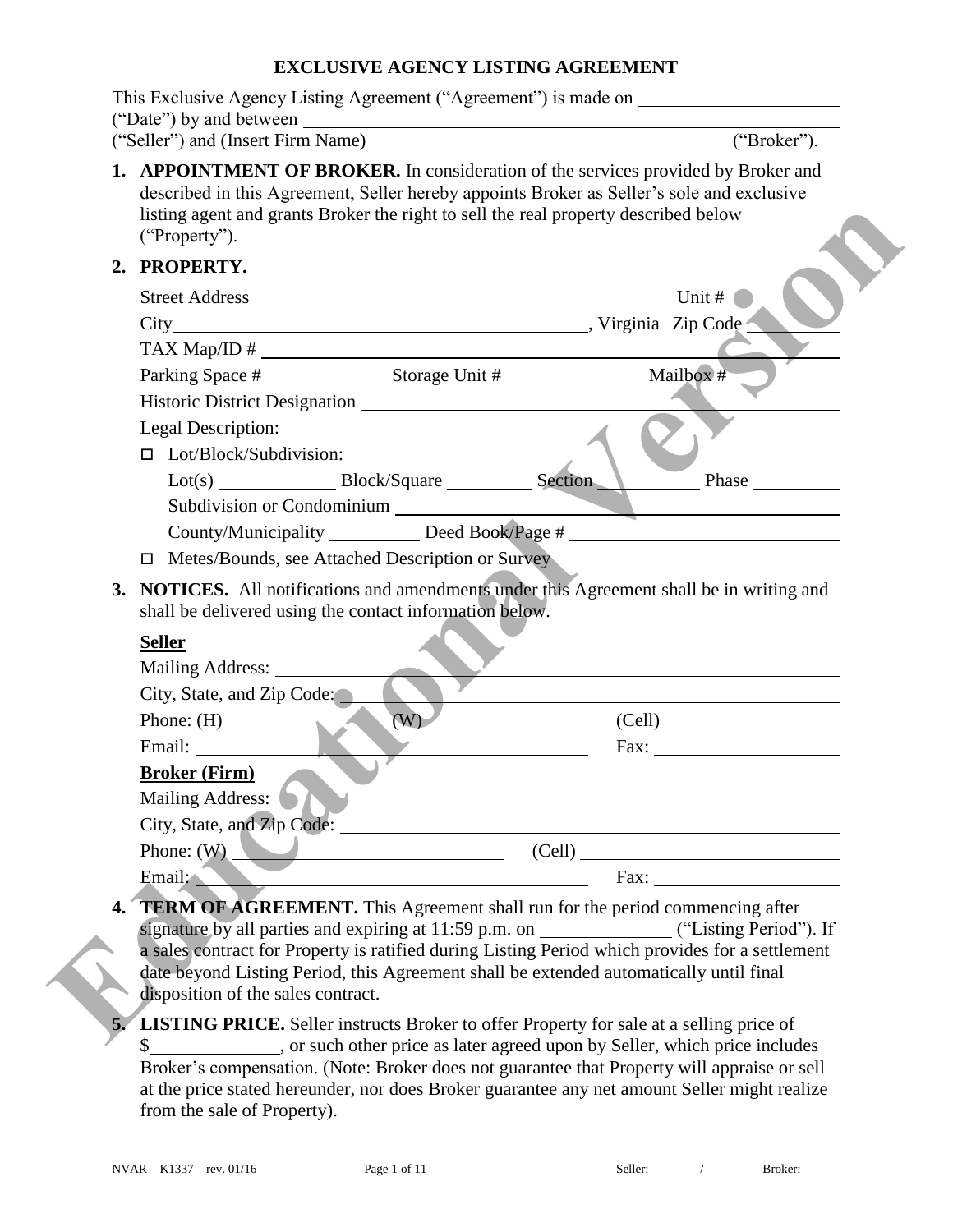#### **6. CONVEYANCES.**

**A. Personal Property and Fixtures.** Property includes the following personal property and fixtures, if existing: built-in heating and central air conditioning equipment, plumbing and lighting fixtures, sump pump, attic and exhaust fans, storm windows, storm doors, screens, installed wall-to-wall carpeting, window shades, blinds, window treatment hardware, smoke and heat detectors, TV antennas, exterior trees and shrubs. Unless otherwise agreed to in writing, all surface or wall mounted electronic components/devices **DO NOT** convey.

|                                                                                                                                              | otherwise agreed to in writing, an surface of wan mounted electronic components/devices<br><b>DO NOT</b> convey.                                                                                                                                                                                                                                                                                                                                                                                                                                                                                                                                                                                                                                                                                                                                                                                                                                                                                                                                         |
|----------------------------------------------------------------------------------------------------------------------------------------------|----------------------------------------------------------------------------------------------------------------------------------------------------------------------------------------------------------------------------------------------------------------------------------------------------------------------------------------------------------------------------------------------------------------------------------------------------------------------------------------------------------------------------------------------------------------------------------------------------------------------------------------------------------------------------------------------------------------------------------------------------------------------------------------------------------------------------------------------------------------------------------------------------------------------------------------------------------------------------------------------------------------------------------------------------------|
|                                                                                                                                              | If more than one of an item convey, the number of items is noted. The items marked YES                                                                                                                                                                                                                                                                                                                                                                                                                                                                                                                                                                                                                                                                                                                                                                                                                                                                                                                                                                   |
|                                                                                                                                              | below are currently installed or offered:                                                                                                                                                                                                                                                                                                                                                                                                                                                                                                                                                                                                                                                                                                                                                                                                                                                                                                                                                                                                                |
| Yes No #<br>$\Box$<br>□<br>0<br>□<br>□<br>0<br>□<br>0.<br>□<br>0.<br>$\Box$<br>□<br>$\Box$<br>□<br>$\Box$<br>ப<br>$\Box$<br>□<br>□<br>$\Box$ | YesNo#<br>Items<br>$YesNo$ # Items<br>Items<br>Alarm System<br>$\Box$<br><b>Satellite Dish</b><br>$\Box$<br>Freezer<br>$\Box$<br>□<br><b>Built-in Microwave</b><br>Furnace Humidifier<br><b>Storage Shed</b><br>$\Box$<br>$\Box$<br>$\Box$<br>□<br>Garage Opener<br><b>Stove or Range</b><br>Ceiling Fan<br>$\Box$<br>$\square$<br>$\Box$<br>□<br>Central Vacuum<br>w/remote<br><b>Trash Compactor</b><br>□<br>$\Box$<br>$\Box$<br>□<br>Clothes Dryer<br>Wall Oven<br>$\Box$<br>Gas Log<br>□<br>$\Box$<br>Hot Tub, Equip & Cover<br>Water Treatment System<br>Clothes Washer<br>$\square$<br>$\Box$<br>□<br><b>Port</b><br>$\Box$<br>Window A/C Unit<br>$\Box$<br>$\Box$<br>Intercom<br>$\Box$<br>Cooktop<br>$\Box$<br>Playground Equipment<br>$\Box$<br>Dishwasher<br>$\Box$<br>$\Box$<br>Window Fan<br>P<br><b>Window Treatments</b><br>$\Box$<br>Pool, Equip, & Cover<br>$\Box$<br>Disposer<br>$\Box$<br>Ò<br>Electronic Air Filter<br>Refrigerator<br>$\Box$<br>Wood Stove<br>$\Box$<br>$\Box$<br>w/ice maker<br>Fireplace Screen/Door $\Box$ $\Box$ |
|                                                                                                                                              | Other: when the contract of the contract of the contract of the contract of the contract of the contract of the contract of the contract of the contract of the contract of the contract of the contract of the contract of th                                                                                                                                                                                                                                                                                                                                                                                                                                                                                                                                                                                                                                                                                                                                                                                                                           |
|                                                                                                                                              | B. As-Is Items. Seller will not warrant the condition or working order of the following<br>items and/or systems:                                                                                                                                                                                                                                                                                                                                                                                                                                                                                                                                                                                                                                                                                                                                                                                                                                                                                                                                         |
|                                                                                                                                              | C. As-Is Marketing. Seller $\Box$ does OR $\Box$ does not authorize Broker to offer the entire<br>Property in "As-Is" condition.                                                                                                                                                                                                                                                                                                                                                                                                                                                                                                                                                                                                                                                                                                                                                                                                                                                                                                                         |
|                                                                                                                                              | D. Leased Items, Systems, And/Or Service Contracts. Any leased items, systems, or<br>service contracts (including, but not limited to, termite or pest control, home warranty,<br>fuel tanks, water treatment systems, lawn contracts, security system monitoring, and<br>satellite contracts) DO NOT CONVEY absent an express written agreement by buyer and<br>Seller. The following is a list of the leased items within Property:                                                                                                                                                                                                                                                                                                                                                                                                                                                                                                                                                                                                                    |
|                                                                                                                                              | <b>7. HOMEOWNER WARRANTY.</b> Seller has the option to purchase a homeowner warranty,<br>which can be in effect during the Listing Period and will transfer to the buyer upon<br>settlement. Seller should review the scope of coverage, exclusions and limitations.                                                                                                                                                                                                                                                                                                                                                                                                                                                                                                                                                                                                                                                                                                                                                                                     |
|                                                                                                                                              | 8. UTILITIES. (Check all that apply)                                                                                                                                                                                                                                                                                                                                                                                                                                                                                                                                                                                                                                                                                                                                                                                                                                                                                                                                                                                                                     |
|                                                                                                                                              | $\forall$ Hot Water: $\Box$ Oil $\Box$ Gas $\Box$ Electric $\Box$ Other Number of Gallons<br>$\overline{\text{Air Condition}}$ $\Box$ $\overline{\text{Oil}}$ $\Box$ $\overline{\text{Gas}}$ $\Box$ Flectric $\Box$ Heat Pump $\Box$ Other $\Box$ Zones                                                                                                                                                                                                                                                                                                                                                                                                                                                                                                                                                                                                                                                                                                                                                                                                  |

- **B. As-Is Items.** Seller will not warrant the condition or working order of the following items and/or systems:
- **C. As-Is Marketing.** Seller  $\Box$  does **OR**  $\Box$  does not authorize Broker to offer the entire Property in "As-Is" condition.
- **D. Leased Items, Systems, And/Or Service Contracts.** Any leased items, systems, or service contracts (including, but not limited to, termite or pest control, home warranty, fuel tanks, water treatment systems, lawn contracts, security system monitoring, and satellite contracts) DO NOT CONVEY absent an express written agreement by buyer and Seller. The following is a list of the leased items within Property:



| $\lambda$ . <b>Trompowner WARRANIII.</b> Seller has the option to purchase a homeowner warranty,<br>which can be in effect during the Listing Period and will transfer to the buyer upon<br>settlement. Seller should review the scope of coverage, exclusions and limitations. |         |
|---------------------------------------------------------------------------------------------------------------------------------------------------------------------------------------------------------------------------------------------------------------------------------|---------|
| <b>8. UTILITIES.</b> (Check all that apply)                                                                                                                                                                                                                                     |         |
|                                                                                                                                                                                                                                                                                 |         |
|                                                                                                                                                                                                                                                                                 |         |
| Air Conditioning: $\Box$ Oil $\Box$ Gas $\Box$ Electric $\Box$ Heat Pump $\Box$ Other $\Box$ $\Box$ Zones $\Box$                                                                                                                                                                |         |
| Heating: $\Box$ Oil $\Box$ Gas $\Box$ Electric $\Box$ Heat Pump $\Box$ Other $\Box$ $\Box$ Zones                                                                                                                                                                                |         |
| Water Supply: $\Box$ Public $\Box$ Private Well $\Box$ Community Well                                                                                                                                                                                                           |         |
|                                                                                                                                                                                                                                                                                 |         |
| Type of Septic System: $\Box$ Community $\Box$ Conventional $\Box$ Alternative $\Box$ Experimental                                                                                                                                                                              |         |
| $NVAR - K1337 - rev. 01/16$ Page 2 of 11<br>Seller: /                                                                                                                                                                                                                           | Broker: |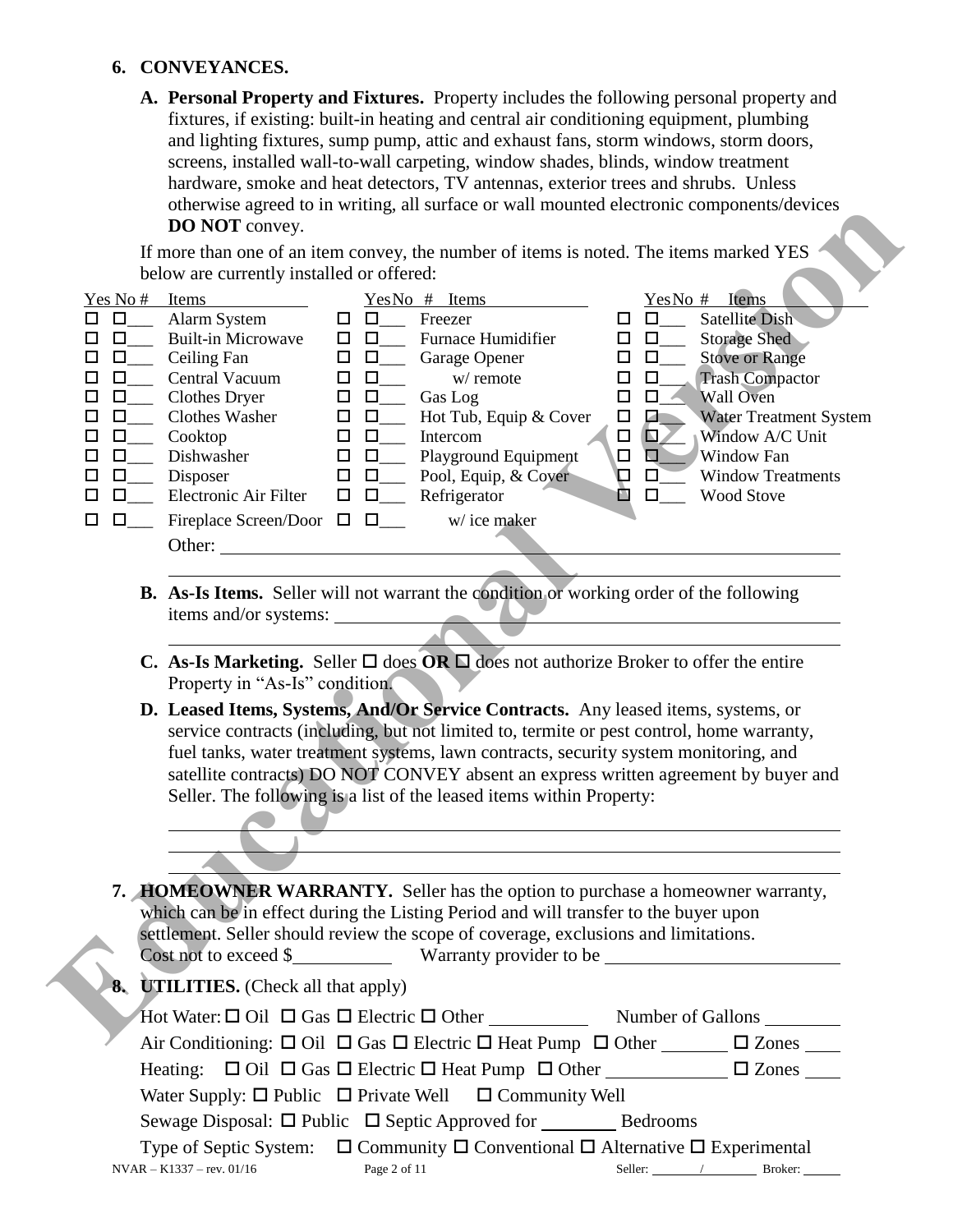\*Section 32.1-164:1 of the Code of Virginia requires Seller to disclose whether the onsite septic system serving Property is operating under a waiver of repair and/or maintenance requirements imposed by the State Board of Health. If the septic system is operating pursuant to a waiver, then Seller must provide the buyer with the "Disclosure Regarding Validity of Septic System Permit" prior to contract ratification. Such waiver is not transferable to the buyer.

Seller represents that the septic system  $\Box$  is **OR**  $\Box$  is not operating under a waiver from the State Board of Health.

- **9. BROKER DUTIES.** Broker shall perform, and Seller hereby authorizes Broker to perform, the following duties. In performing these duties, Broker shall exercise ordinary care, comply with all applicable laws and regulations and treat all parties honestly.
- **A.** Broker shall protect and promote the interests of Seller and shall provide Seller with services consistent with the standards of practice and competence that are reasonably expected of licensees engaged in the business of real estate brokerage. Seller acknowledges that Broker is bound by the bylaws, policies and procedures, and rules and regulations governing the MLS, the Code of Ethics of the National Association of REALTORS®, the Code of Virginia. and the Regional Rules and Regulations for the electronic lockbox system. Seller represents that the septic system  $\square$  is **OR**  $\square$  is not operating under a waiver from the State represents that the septic system  $\square$  is **EDUCATES**. Brooker shall perform and Seller hereby authorizes Brooker to
	- **B.** Broker shall use reasonable efforts and act diligently to seek buyers for Property at the price and terms stated herein or otherwise acceptable to Seller, to negotiate on behalf of Seller, to establish strategies for accomplishing Seller's objectives, to assist in satisfying Seller's contractual obligations and to facilitate the consummation of the sale of Property.
	- **C.** Broker shall market Property, at Broker's discretion, including without limitation, description, interior and exterior photographs in appropriate advertising media, such as publications, mailings, brochures and internet sites; provided, however, Broker shall not be obligated to continue to market Property after Seller has accepted an offer.
	- **D.** Broker shall present all written offers or counteroffers to and from Seller, in a timely manner, even if Property is already subject to a ratified contract of sale, unless otherwise instructed by Seller in writing.
	- **E.** Broker shall account, in a timely manner, for all money and property received in trust by Broker, in which Seller has or may have an interest.
	- **F.** Broker shall show Property during reasonable hours to prospective buyers and shall accompany or accommodate, as needed, other real estate licensees, their prospective buyers, inspectors, appraisers, exterminators and other parties necessary for showings and inspections of Property, to facilitate and/or consummate the sale of Property. Broker  $\Box$  shall **OR**  $\Box$  shall not install an electronic lockbox on Property to allow access and showings by persons who are authorized to access Property.
	- **G.** Broker  $\Box$  shall **OR**  $\Box$  shall not install "For Sale" signs on Property, as permitted. Seller is responsible for clearly marking the location of underground utilities, equipment or other items that may be damaged by the placement of the sign.

# **10. MARKETING/MLS/INTERNET ADVERTISING.**

**A.** Broker shall make a blanket unilateral offer of cooperation and compensation to other brokers in any multiple listing service ("MLS") that Broker deems appropriate. Broker shall disseminate information regarding Property, including the entry date, listing price(s), final price and all terms, and expired or withdrawn status, by printed form and/or electronic computer service, which may include internet advertising, during and after the expiration of this Agreement.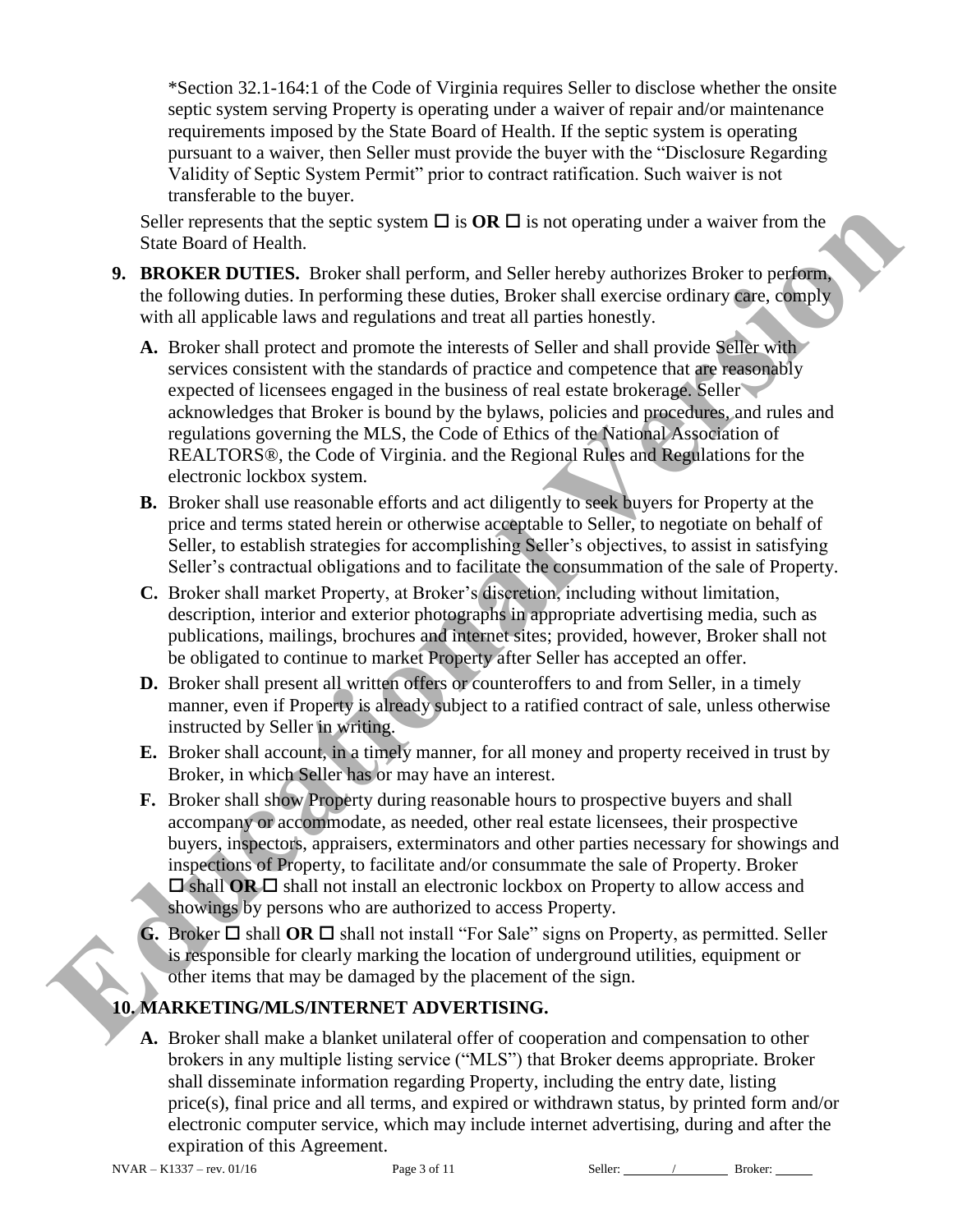Broker shall enter the listing information into the MLS database:

 $\Box$  Within 48 hours (excluding weekends and holidays) of commencement of the Listing Period  $OR \square$  on or before:

- **B.**  $\Box$  Seller authorizes **OR**  $\Box$  Seller does not authorize Broker to conduct pre-marketing activities. If Seller authorizes Broker to conduct pre-marketing activities, a Pre-Marketing (Coming Soon) Addendum to the Listing Agreement is attached and made part of this Agreement.
- **C.** The parties agree and understand that internet advertising includes:
	- 1) Broker's internet website;
	- 2) The internet websites of licensed real estate salespersons or associate real estate brokers affiliated with Broker;
	- 3) Any other internet website in accordance with applicable MLS rules and regulations;
	- 4) Printed media; and/or
	- 5) Any available MLS Program(s) that enable participants to display aggregated MLS active listing information on other such participants' and authorized users' public websites.
- **D.** Seller agrees and understands that Broker has provided an opportunity to Seller to opt-out of any of the following four provisions which govern the display of information on Virtual Office Websites (VOW) and that Broker is thus hereby authorized by Seller to submit and market Property as follows. Washingtonial and the case of the state of the state of the state of the particles.<br> **EDUCATE PROPERTIES** (The particle of the state of the state of the state of the state of the state of the state of the state of the stat

# **PART I:**

 $\Box$  Seller authorizes **OR**  $\Box$  Seller does not authorize Broker to submit and market Property by and through the display on any internet websites.

### **If Seller selects the second option, consumers who conduct searches for listings on the internet will not see the corresponding information about Property in response to a search.**

# **PART II:**

 $\Box$  Seller authorizes OR  $\Box$  Seller does not authorize the display of Property address on any internet website.

# **PART III:**

 $\Box$  Seller authorizes OR  $\Box$  Seller does not authorize the display of unedited comments or reviews of Property (or display a hyperlink to such comments or reviews) on MLS participants' internet websites.

# **PART IV:**

- $\Box$  Seller authorizes OR  $\Box$  Seller does not authorize the display of an automated estimate of the market value of Property (or a hyperlink to such estimate) on MLS participants' internet websites.
- **E.** During the term of this Agreement, Seller may, by written notice to Broker, authorize Broker to enable or disable use of any feature as described in 10.C. above. Broker agrees to update the MLS database accordingly.

# **11. TYPES OF REAL ESTATE REPRESENTATION - DISCLOSURE AND INFORMED CONSENT.**

**Seller representation** occurs by virtue of this Agreement with Seller's contract to use Broker's services and may also include any cooperating brokers who act on behalf of Seller as subagent of Broker. (Note: Broker may assist a buyer or prospective buyer by performing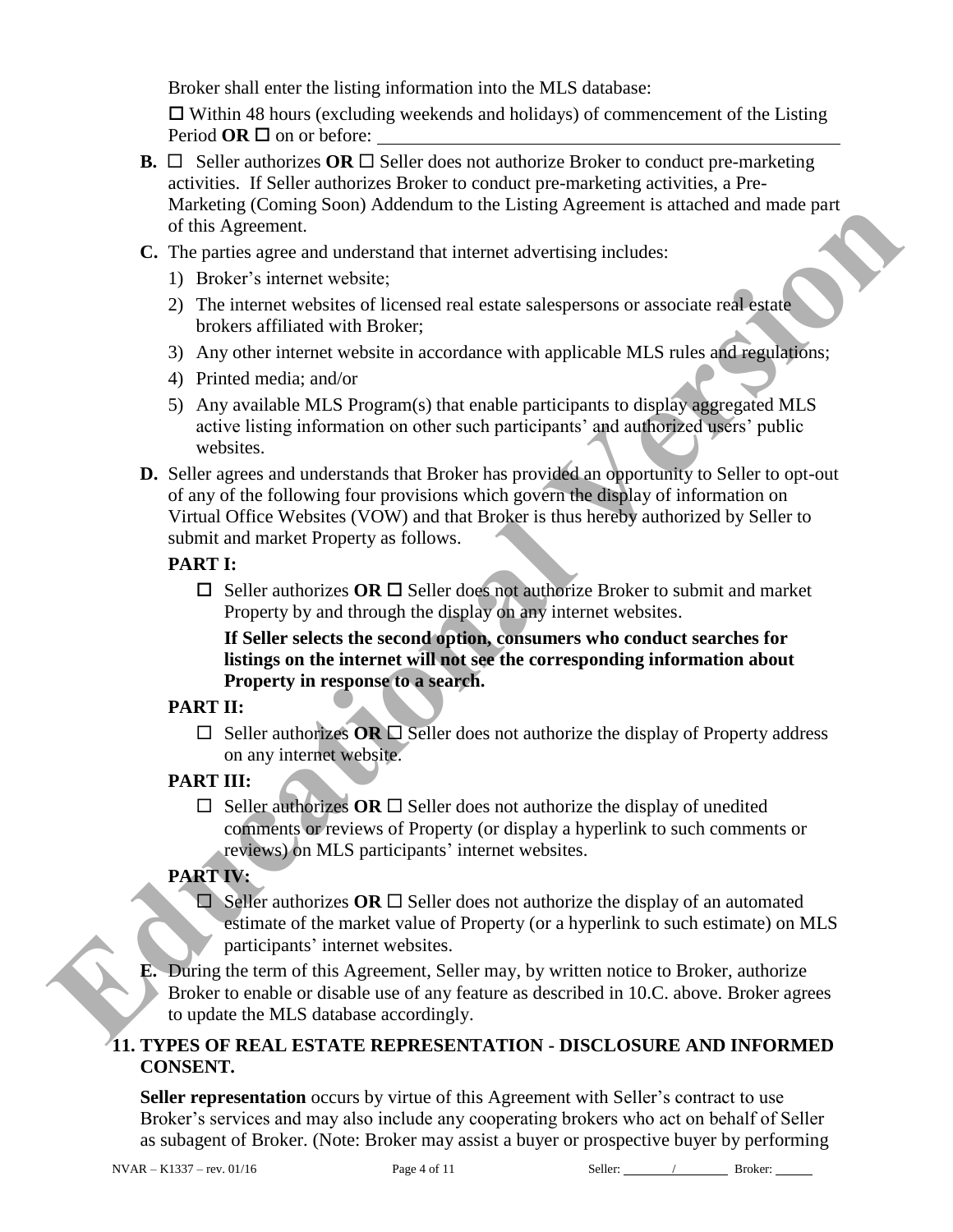ministerial acts that are not inconsistent with Broker's duties as Seller's listing agent under this Agreement.)

**Buyer representation** occurs when buyers contract to use the services of their own broker (known as a buyer representative) to act on their behalf.

**Designated representation** occurs when a buyer and seller in one transaction are represented by different sales associate(s) affiliated with the same broker. Each of these sales associates, known as a designated representative, represents fully the interests of a different client in the same transaction. Designated representatives are not dual representatives if each represents only the buyer or only the seller in a specific real estate transaction. In the event of designated representatives, each representative shall be bound by client confidentiality requirements, set forth in the CONFIDENTIAL INFORMATION paragraph. The broker remains a dual representative. Formulation same transmission show the same transmission control and some transmission and substitute the same transmission of the same transmission of the same transmission of the same transmission of the same transmissio

 $\square$  Seller does not consent to designated representation and does not allow Property to be shown to a buyer represented by this Broker through another designated representative associated with the firm. **OR**

 $\square$  Seller consents to designated representation and allows Property to be shown to a buyer represented by this Broker through another designated representative associated with the firm.

**Dual Representation** occurs when the same broker and the same sales associate represent both the buyer and seller in one transaction. In the event of dual representation, the broker shall be bound by confidentiality requirements for each client, set forth in the CONFIDENTIAL INFORMATION paragraph.

 $\square$  Seller does not consent to dual representation and Seller does not allow Property to be shown to a buyer represented by this Broker through the same sales associate. **OR**

 $\square$  Seller consents to dual representation and allows Property to be shown to a buyer represented by this Broker through the same sales associate.

### **An additional disclosure is required before Designated or Dual representation is to occur for a specific transaction.**

Broker will notify other real estate licensees via the MLS whether Seller consents to Designated or Dual representation.

# **12. BROKER COMPENSATION.**

**A. Payment.** Seller shall pay Broker in cash total compensation of

 ("Compensation") if, during the term of this Agreement, Broker, or any other broker(s) (or agent(s) thereof), produces a buyer ready, willing and able to buy Property.

Compensation is also earned if, within days after the expiration or termination of this Agreement, a contract is ratified with a ready, willing, and able buyer to whom Property had been shown by Broker or any other broker(s) (or agent(s) thereof) during the term of this Agreement; provided, however, that Compensation need not be paid if a contract is ratified on Property while Property is listed with another real estate company.

**B. Buyer Broker.** Broker shall offer a portion of Compensation to the buyer broker as indicated:

Buyer Agency Compensation: **OR**

Other Compensation: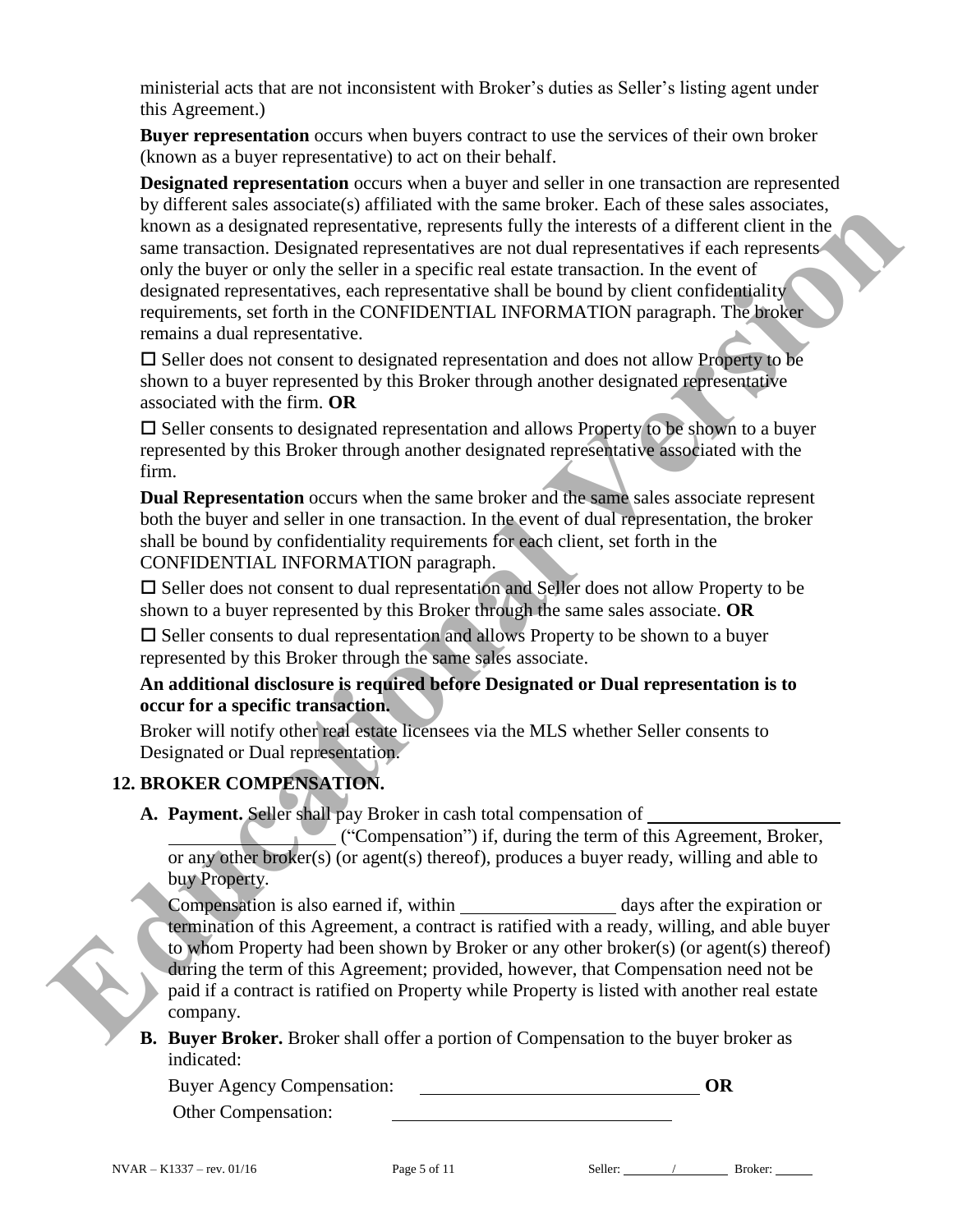*Note: Compensation may be shown by a percentage of the gross selling price, a definite dollar amount or "N" for no compensation.* 

*Broker's compensation and the sharing of compensation between brokers are not fixed, controlled, recommended or suggested by any multiple listing service or Association of REALTORS®.*

- **C. Retainer Fee.** Broker acknowledges receipt of a retainer fee in the amount of which  $\Box$  shall **OR**  $\Box$  shall not be subtracted from Compensation. The retainer fee is non-refundable and is earned when paid.
- **D. Early Termination.** In the event Seller wishes to terminate this Agreement prior to the end of the Listing Period, without good cause, Seller shall pay Broker before Broker's execution of a written release.

**13. CONFIDENTIAL INFORMATION.** Broker shall maintain the confidentiality of all personal and financial information and other matters identified as confidential by the client which were obtained by Broker during the brokerage relationship, unless the client consents in writing to the release of such information or as otherwise provided by law. The obligation of Broker to preserve confidential information continues after termination of the brokerage relationship. Information concerning material adverse facts about Property is not considered confidential information. **Examere ree, numerical system and complete and in earlier centre in the animal completestion.**<br> **Engine Foreign the event Schemel then** and the search when paid<br> **EDUCATION TO THE CONSULTS (SECT AND AND THE SCHEME TO THE** 

**14. AUTHORIZATION TO DISCLOSE OTHER OFFERS.** In response to inquiries from buyers or cooperating brokers, Broker may not disclose, without Seller's authorization, the existence of other written offers on Property. If Seller does give such authorization, Seller acknowledges that Broker and sales associate(s) must disclose whether the offers were obtained by the listing agent, another member of the listing Broker's firm, or by a cooperating broker.

Seller  $\Box$  does **OR**  $\Box$  does not authorize Broker and sales associate to disclose such information to buyers or cooperating brokers.

- **15. COMPLIANCE WITH FAIR HOUSING LAWS.** Property shall be shown and made available without regard to race, color, religion, sex, handicap, familial status, or national origin as well as all classes protected by the laws of the United States, the Commonwealth of Virginia and applicable local jurisdictions, or by the REALTOR® Code of Ethics.
- **16. RELOCATION PROGRAM.** Seller is participating in any type of relocation program:  $\Box$  $Yes$  OR  $\square$  No.

If "Yes": (a) the program is named:

| <b>Contact Name</b><br>Contact Information |  |
|--------------------------------------------|--|
|--------------------------------------------|--|

and (b) terms of the program are:

 . If "No" or if Seller has failed to list a specific relocation program, then Broker shall have no obligation to cooperate with or compensate any undisclosed program.

**17. CONDOMINIUM ASSOCIATION.** Seller represents that Property  $\Box$  is  $\overline{OR}$   $\Box$  is not located within a development which is a Condominium or Cooperative. Condominiums or Cooperatives being offered for sale are subject to the receipt by buyers of the required disclosures, and Seller is responsible for payment of appropriate fees and for providing these disclosure documents to prospective buyers as prescribed in the Condominium Act, Section 55-79.39 et seq., and the Cooperative Act, Section 55-424, et seq., of the Code of Virginia.

 $\Box$  Seller **OR**  $\Box$  Broker shall order the association disclosure documents at Seller's expense

 $\Box$  at the time of listing **OR**  $\Box$  within 3 days following the date of contract ratification or **OR**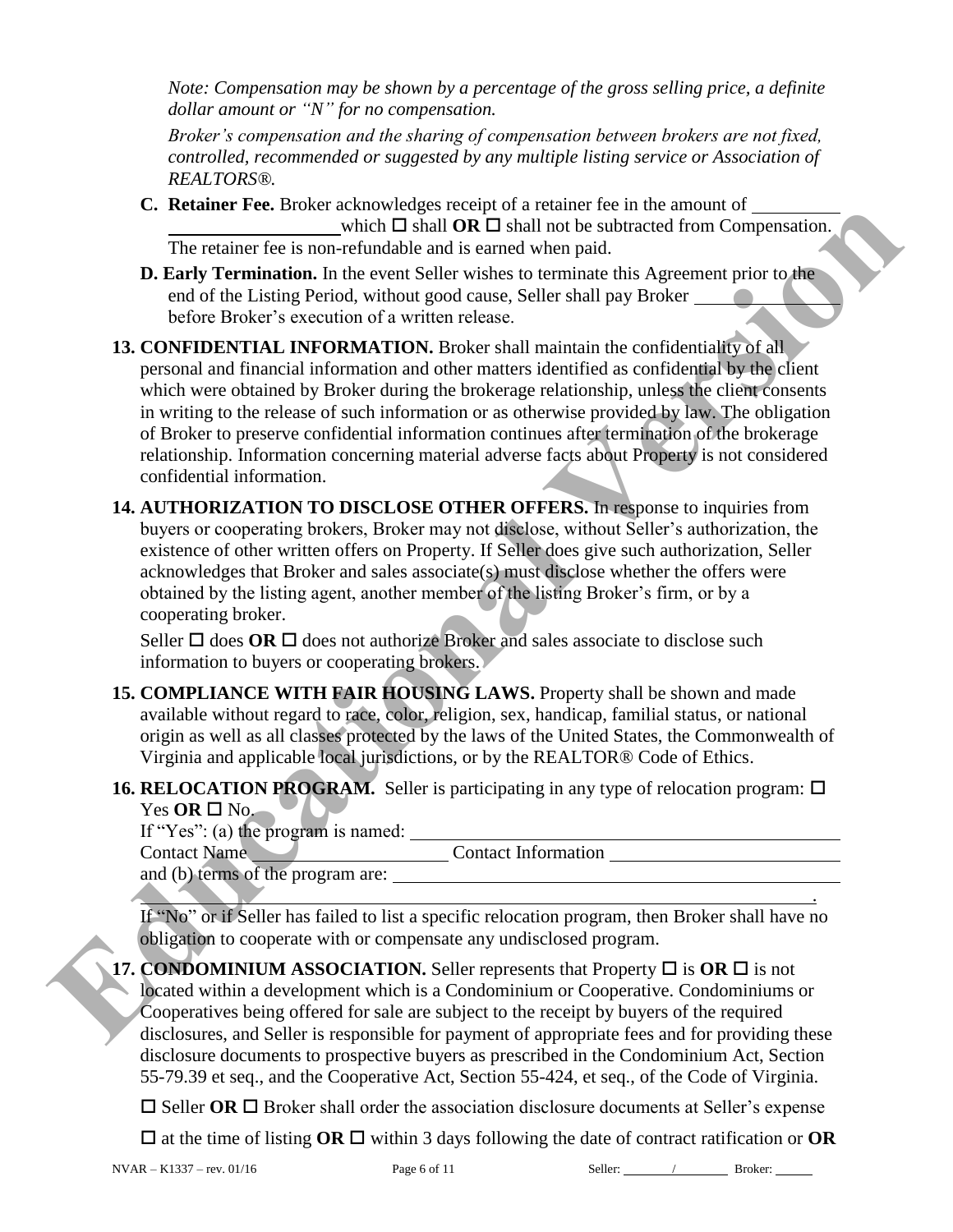| <u> 1990 - Jan Barbara Barat, p</u>                                                                                                                                                                                                                                                                                                                                                                                                                                                                                                                                                                                                                                          |
|------------------------------------------------------------------------------------------------------------------------------------------------------------------------------------------------------------------------------------------------------------------------------------------------------------------------------------------------------------------------------------------------------------------------------------------------------------------------------------------------------------------------------------------------------------------------------------------------------------------------------------------------------------------------------|
| The Condominium or Cooperative dues are \$<br>(frequency of payment).                                                                                                                                                                                                                                                                                                                                                                                                                                                                                                                                                                                                        |
| Special Assessment \$                                                                                                                                                                                                                                                                                                                                                                                                                                                                                                                                                                                                                                                        |
| Management Company: $\frac{\text{Phone #:}}{\text{Select repressents that Seller } \Box \text{ is OR } \Box \text{ is not current on all condominium association dues}}$<br>and/or special assessments.                                                                                                                                                                                                                                                                                                                                                                                                                                                                      |
| <b>18. PROPERTY OWNERS' ASSOCIATION.</b> Seller represents that Property $\Box$ is OR $\Box$ is<br>not located within a development(s) which is subject to the Virginia Property Owners'<br>Association Act, Sections 55-508 through 55-516 of the Code of Virginia. If Property is<br>within such a development, Seller is responsible for payment of the appropriate fees and for<br>providing these disclosure documents to the buyers.                                                                                                                                                                                                                                   |
| $\Box$ Seller OR $\Box$ Broker shall order the association disclosure documents at Seller's expense                                                                                                                                                                                                                                                                                                                                                                                                                                                                                                                                                                          |
| $\square$ at the time of listing OR $\square$ within 3 days following the date of contract ratification or OR                                                                                                                                                                                                                                                                                                                                                                                                                                                                                                                                                                |
| The Property Owners Association dues are \$<br>$per$ $per$<br>(frequency of payment).                                                                                                                                                                                                                                                                                                                                                                                                                                                                                                                                                                                        |
| Special Assessment \$                                                                                                                                                                                                                                                                                                                                                                                                                                                                                                                                                                                                                                                        |
| Property Owners Association Name: New York Change of the Change of the Change of the Change of the Change of the Change of the Change of the Change of the Change of the Change of the Change of the Change of the Change of t                                                                                                                                                                                                                                                                                                                                                                                                                                               |
| Management Company: Phone #: Phone #: Phone #: Seller represents that Seller $\square$ is $OR \square$ is not current on all property owners' association                                                                                                                                                                                                                                                                                                                                                                                                                                                                                                                    |
| dues and/or special assessments.                                                                                                                                                                                                                                                                                                                                                                                                                                                                                                                                                                                                                                             |
| 19. PROPERTY CONDITION. Seller acknowledges that Broker has informed Seller of<br>Seller's rights and obligations under the Virginia Residential Property Disclosure Act.<br>Property $\Box$ is $OR \Box$ is not exempt from the Act. If not exempt, Seller has completed and<br>provided to Broker a Residential Property Disclosure Statement.                                                                                                                                                                                                                                                                                                                             |
| Seller acknowledges Broker is required to disclose to prospective buyers all material adverse<br>facts pertaining to the physical condition of Property actually known by Broker. Broker shall<br>not, however, be obligated to discover latent defects in Property or to advise on property<br>condition matters outside the scope of Broker's real estate license. Seller shall indemnify,<br>save, and hold Broker harmless from all claims, complaints, disputes, litigation, judgments<br>and attorney's fees arising from any incorrect information supplied by Seller or from Seller's<br>failure to disclose any material adverse facts.                             |
| 20. LEAD-BASED PAINT DISCLOSURE. Seller represents that the residential dwelling(s) at<br><b>Property <math>\Box</math></b> were OR $\Box$ were not constructed before 1978. If the dwelling(s) were<br>constructed before 1978, Seller is subject to Federal law concerning disclosure of the<br>possible presence of lead-based paint at Property, and Seller acknowledges that Broker has<br>informed Seller of Seller's obligations under the law. If the dwelling(s) were constructed<br>before 1978, unless exempt under 42 U.S.C. 4852(d), Seller has completed and provided to<br>Broker the form, "Sale: Disclosure And Acknowledgment Of Information On Lead-Based |

**20. LEAD-BASED PAINT DISCLOSURE.** Seller represents that the residential dwelling(s) at **Property**  $\Box$  were **OR**  $\Box$  were not constructed before 1978. If the dwelling(s) were constructed before 1978, Seller is subject to Federal law concerning disclosure of the possible presence of lead-based paint at Property, and Seller acknowledges that Broker has informed Seller of Seller's obligations under the law. If the dwelling(s) were constructed before 1978, unless exempt under 42 U.S.C. 4852(d), Seller has completed and provided to Broker the form, "Sale: Disclosure And Acknowledgment Of Information On Lead-Based Paint And/Or Lead-Based Paint Hazards" or equivalent form.

**21. CURRENT LIENS.** Seller represents to Broker that the below information is true and complete to the best of Seller's information, knowledge, and belief: *(Check all that are applicable)*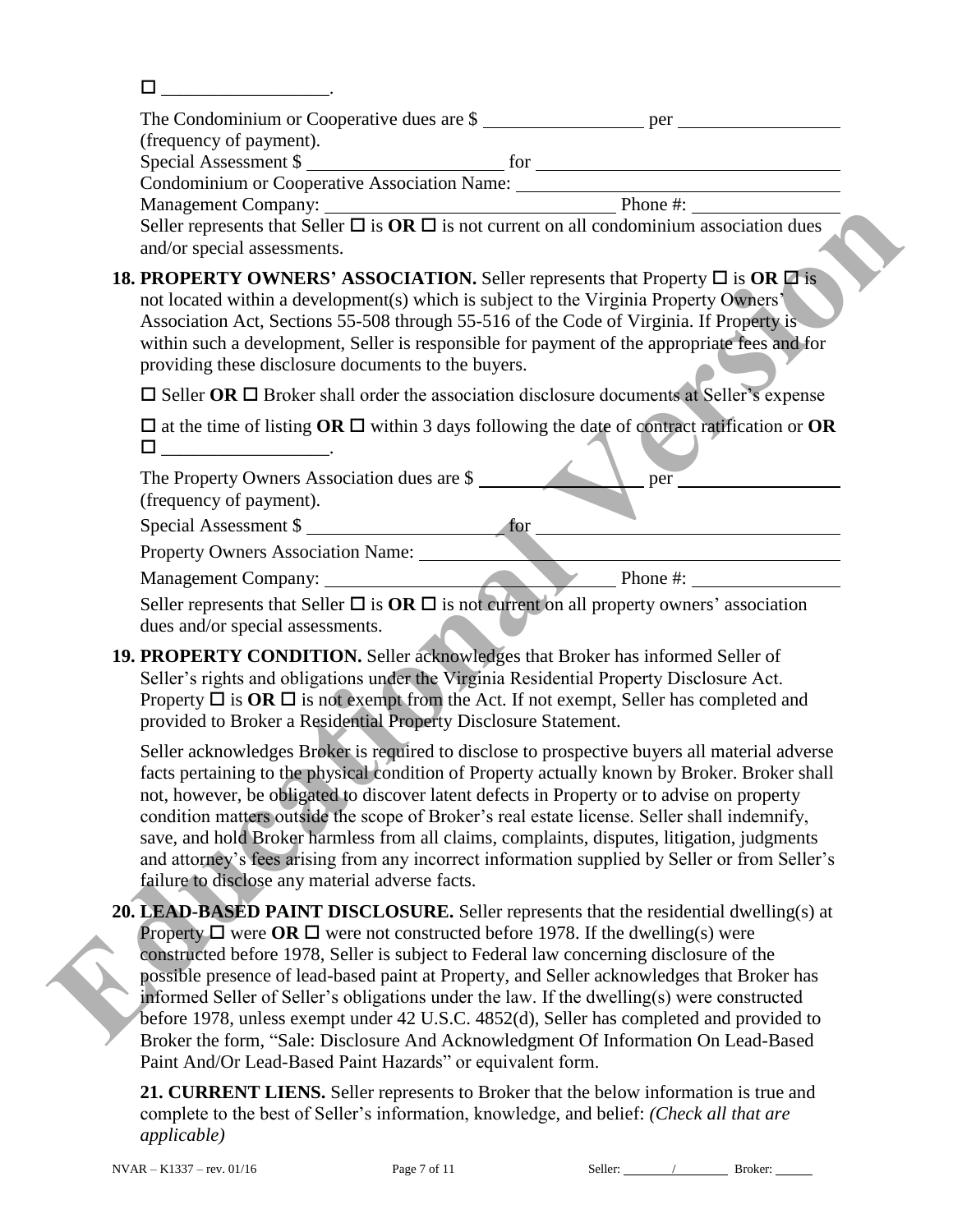- **A.** Property is not encumbered by any mortgage or deed of trust (*if box is checked, skip to item G*).
- **B.**  $\Box$  Property is security for a first mortgage or deed of trust loan held by (Lender Name):

|                                   | Account #                                                                                            |
|-----------------------------------|------------------------------------------------------------------------------------------------------|
| with an approximate balance of \$ | . Lender Phone:                                                                                      |
|                                   | $C$ . $\Box$ Property is security for a second mortgage or deed of trust loan held by (Lender Name): |

Account # with an approximate balance of  $\sqrt{s}$  . Lender Phone:

- **D.**  $\Box$  Property is security for a line of credit or home equity line of credit held by (Lender Name): Account # with an approximate balance of \$\_\_\_\_\_\_\_\_\_\_\_\_\_\_\_\_\_\_\_\_\_. Lender Phone:
- **E.**  $\Box$  Seller is current on all payments for the loans identified above.
- **F.**  $\Box$  Seller is not in default and has not received any notice(s) from the holder(s) of any loan identified above, or from any other lien holder of any kind, regarding a default under any loan, threatened foreclosure, notice of foreclosure, or the filing of foreclosure. ed of trust loan held by (Lender Name):<br>
<u>Depending</u><br>
Depending the of credit held by (Lender<br>
Dunt #<br>
<u>Cender Phone:</u><br>
Lender Phone:<br>
lentified above.<br>
notice(s) from the holder(s) of any<br>
r of any kind, regarding a defau
- **G.**  $\Box$  There are no liens secured against Property for Federal, State or local income taxes; unpaid real property taxes; or unpaid condominium or homeowners' association fees.
- $H. \Box$  There are no judgments against Seller (including each owner for jointly held property). Seller has no knowledge of any matter that might result in a judgment that may potentially affect Property.
- **I.**  $\Box$  Seller has not filed for bankruptcy protection under United States law and is not contemplating doing so during the term of this Agreement.

During the term of this Agreement, should any change occur with respect to answers A through I above, Seller shall immediately notify Broker and sales associate/listing agent, in writing, of such change.

- **22. SELLER FINANCING.** Seller  $\Box$  does **OR**  $\Box$  does not agree to offer seller financing by providing a deed of trust loan in the amount of \$ with further terms to be negotiated.
- 23. **CLOSING COSTS.** Fees for the preparation of the deed of conveyance, that portion of the settlement agent's fee billed to Seller, costs of releasing existing encumbrances, Seller's legal fees, Grantor's Tax, and any other proper charges assessed to Seller will be paid by Seller unless provided otherwise in the sales contract. Seller has no knowledge of any matter that might result in<br>
potentially affect Property.<br> **E.** CI Seller has not filed for bankruptcy protection under Uniontemplating doing so during the term of this Agreement<br>
During the

The "Seller's Estimated Cost of Settlement" form  $\Box$  is **OR**  $\Box$  is not attached. These estimates are for informational purposes only and will change based upon the terms and conditions of the purchase offer.

**Seller's Proceeds:** Seller acknowledges that Seller's proceeds may not be available at the time of settlement. The receipt of proceeds may be subject to the **Virginia Wet Settlement Act**, and may be subject to other laws, rules and regulations (e.g. Virginia estate statutes and the **Foreign Investment Real Property Tax Act - FIRPTA**).

**Seller is advised to seek legal and/or financial advice concerning these matters.**

NVAR – K1337 – rev. 01/16 Page 8 of 11 Seller: / Broker: Broker: 1990 Broker: 1990 Broker: 1990 Broker: 1990 Broker: 1990 Broker: 1990 Broker: 1990 Broker: 1990 Broker: 1990 Broker: 1990 Broker: 1990 Broker: 1990 Broker: 1 **24. IRS/FIRPTA.** Section 1445 of the Internal Revenue Service (IRS) Code may require the settlement agent to report the gross sales price, Seller's federal tax identification number and other required information to the IRS. Seller will provide to the settlement agent such information upon request. In certain situations, the IRS requires a percentage (currently 10%)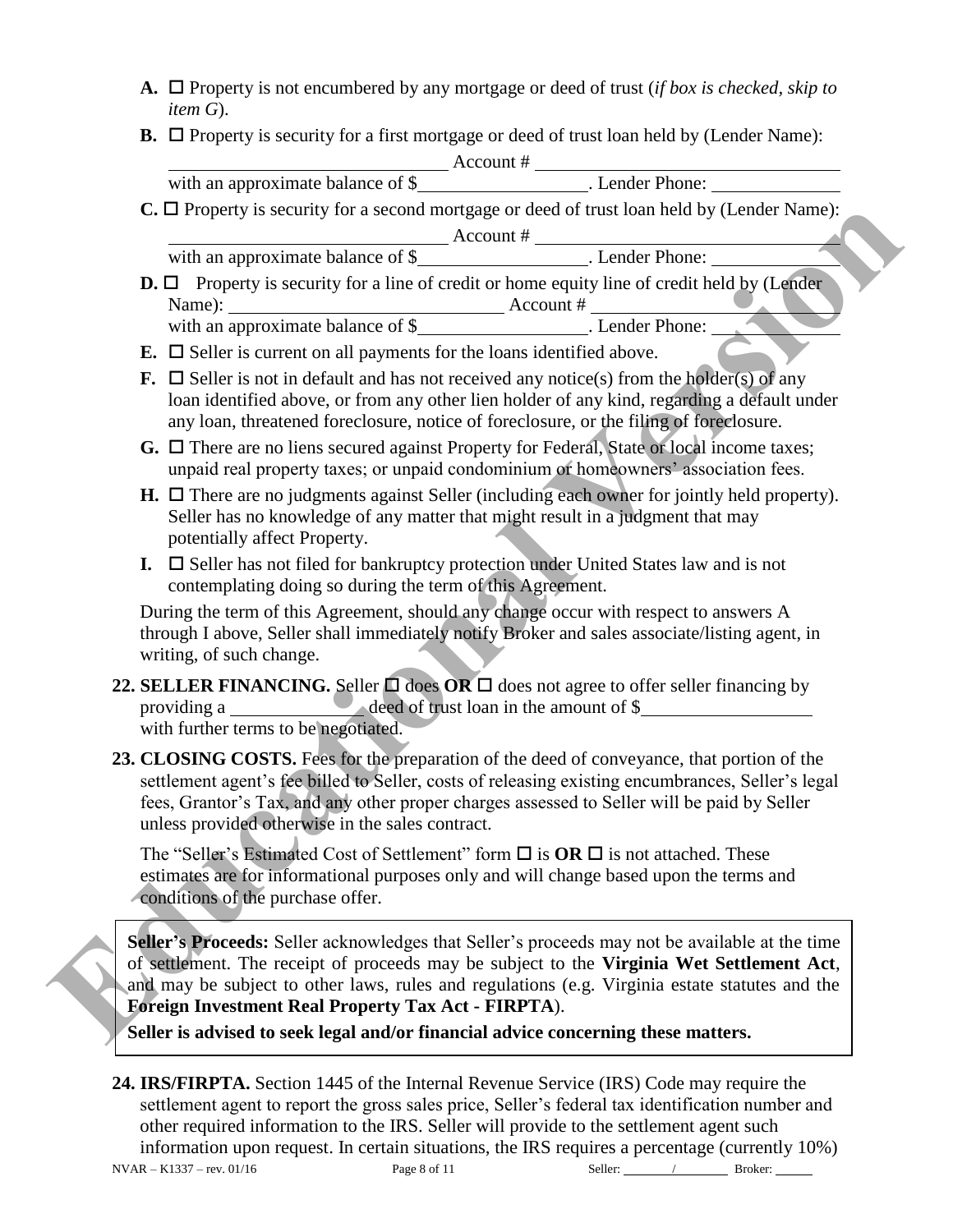of the sales price to be withheld from Seller's proceeds if Seller is a foreign person for purposes of U.S. income taxation. A foreign person includes, but is not limited to, nonresident aliens, foreign corporations, foreign partnerships, foreign trusts, or foreign estates.

Seller represents that Seller  $\Box$  is  $\overline{OR} \Box$  is not a foreign person for purposes of U.S. income taxation.

### **25. MISCELLANEOUS PROVISIONS.**

#### **A. Seller Representations and Warranties.**

Seller is aware that Seller may be responsible for failing to disclose information and/or misrepresenting the condition of Property. Seller warrants that:

- 1) Seller has capacity to convey good and marketable title to Property by general warranty deed and represents that Property is insurable by a licensed title insurance company with no additional risk premium.
- 2) Seller is not a party to a listing agreement with another broker for the sale, exchange, or lease of Property.
- 3) No person or entity has the right to purchase, lease, or acquire Property, by virtue of an option, right of first refusal or otherwise.
- 4) Seller  $\Box$  is **OR**  $\Box$  is not a licensed (active/inactive) real estate agent/broker.
- 5) Seller  $\Box$  has **OR**  $\Box$  has no knowledge of the existence, removal, or abandonment of any underground storage tank on Property.
- 6) Property  $\Box$  is **OR**  $\Box$  is not tenant-occupied.
- **B. Access to Property.** Seller shall provide keys to Broker for access to Property to facilitate Broker's duties under this Agreement. If Property is currently tenant-occupied, Seller shall provide Broker with any current lease documents and contact information for current tenant, and shall use best efforts to obtain the full cooperation of current tenants, in connection with showings and inspections of Property.

### **C. Seller Assumption of Risk.**

1) Seller retains full responsibility for Property, including all utilities, maintenance, physical security and liability until title to Property is transferred to buyer. Seller is advised to take all precautions for safekeeping of valuables and to maintain appropriate property and liability insurance through Seller's own insurance company.

Broker is not responsible for the security of Property or for inspecting Property on any periodic basis. If Property is or becomes vacant during Listing Period, Seller is advised to notify Seller's home owner's insurance company and request a "Vacancy Clause" to cover Property.

2) In consideration of the use of Broker's services and facilities and of the facilities of any Multiple Listing Service, Seller and Seller's heirs and assigns hereby release Broker, Broker's designated agents, sub-agents, sales associates and employees, any Multiple Listing Service and the Directors, Officers and employees thereof, including officials of any parent Association of REALTORS®, except for malfeasance on the part of such parties, from any liability to Seller for vandalism, theft or damage of any nature whatsoever to Property or its contents that occurs during the Listing Period. Seller waives any and all rights, claims and causes of actions against them and holds them harmless for any property damage or personal injury arising from the use or access to Property by any persons during the Listing Period. **ESCIENTIFINATIOUS PROVISIONS.**<br> **External Version and Version and Version and Version and Version and Version and Version and Version and Version and Version and Version and Version and Version and Version and Version and**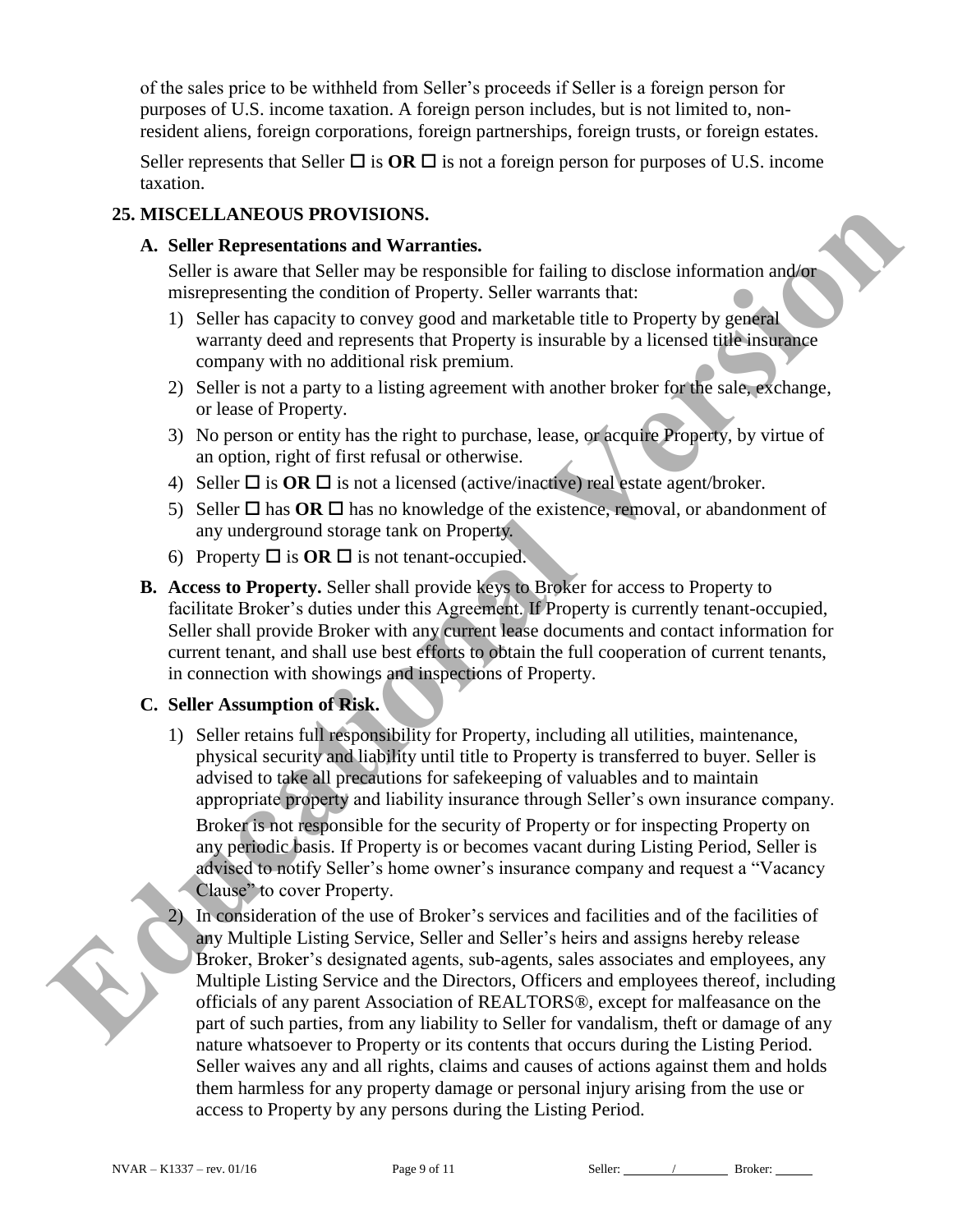- **D. Appropriate Professional Advice.** Broker can counsel on real estate matters, but if Seller desires legal advice, Seller is advised to seek legal counsel. Seller is advised further to seek appropriate professional advice concerning, but not limited to, property or tax and insurance matters.
- **E. Service Provider Referrals.** Broker or one of Broker's sales associates may refer a service provider to assist Seller in this transaction. This referral is not an endorsement, guarantee or warranty as to the quality, cost and/or timeliness of the services to be provided. Seller is advised to independently investigate all options for service providers and consider whether any service provider will work effectively with Seller. Seller is free to reject any referred service provider for any or no reason.
- **F. Subsequent Offers After Contract Acceptance**. After a sales contract has been ratified on Property, Broker recommends Seller obtain the advice of legal counsel prior to acceptance of any subsequent offer.
- **G. Governing Law.** The laws of Virginia shall govern the validity, interpretation and enforcement of this Agreement.
- **H. Binding Agreement**. This Agreement will be binding upon the parties, and each of their respective heirs, executors, administrators, successors and permitted assigns. The provisions hereof will survive the sale of Property and will not be merged therein. This Agreement, unless amended in writing by the parties, contains the final and entire agreement and the parties will not be bound by any terms, conditions, oral statements, warranties or representations not herein contained.
- **26. ATTORNEY'S FEES.** If any Party breaches this Agreement and a non-breaching Party retains legal counsel to enforce its rights hereunder, the non-breaching Party shall be entitled to recover against the breaching Party, in addition to any other damages recoverable against any breaching Party, all of its reasonable Legal Expenses incurred in enforcing its right under this Agreement, whether or not suit is filed, and in obtaining, enforcing and/or defending any judgment related thereto. Should any tribunal of competent jurisdiction determine that more than one Party to the dispute has breached this Agreement, then all such breaching Parties shall bear their own costs, unless the tribunal determines that one or more of the Parties is a "Substantially Prevailing Party", in which case any such Substantially Prevailing Party shall be entitled to recover from any of the breaching Parties, in addition to any other damages recoverable against any breaching Party, all of its reasonable Legal Expenses incurred in enforcing its rights under this Agreement, whether or not suit is filed, and in obtaining, enforcing and/or defending any judgment related thereto. "Party" as used in this paragraph includes any third party beneficiary identified herein. "Legal Expenses" as used in this paragraph includes attorney fees, court costs, and litigation expenses, if any, including, but not limited to, expert witness fees and court reporter fees. **27. ADDITIONAL TERMS.** parameter or warranty as to the quality, cost under timelines of the services to be<br> **Equivalent Solution** and consider the service provider in the service provider. Seller is advised to independently inversigate all optio

| 27. ADDITIONAL TERMS.       |               |      |                             |  |
|-----------------------------|---------------|------|-----------------------------|--|
|                             |               |      |                             |  |
|                             |               |      |                             |  |
|                             |               |      |                             |  |
| Seller<br>Date              |               | Date | <b>Broker/Sales Manager</b> |  |
|                             |               |      |                             |  |
| Seller<br>Date              |               |      |                             |  |
|                             |               |      |                             |  |
| $NVAR - K1337 - rev. 01/16$ | Page 10 of 11 |      |                             |  |